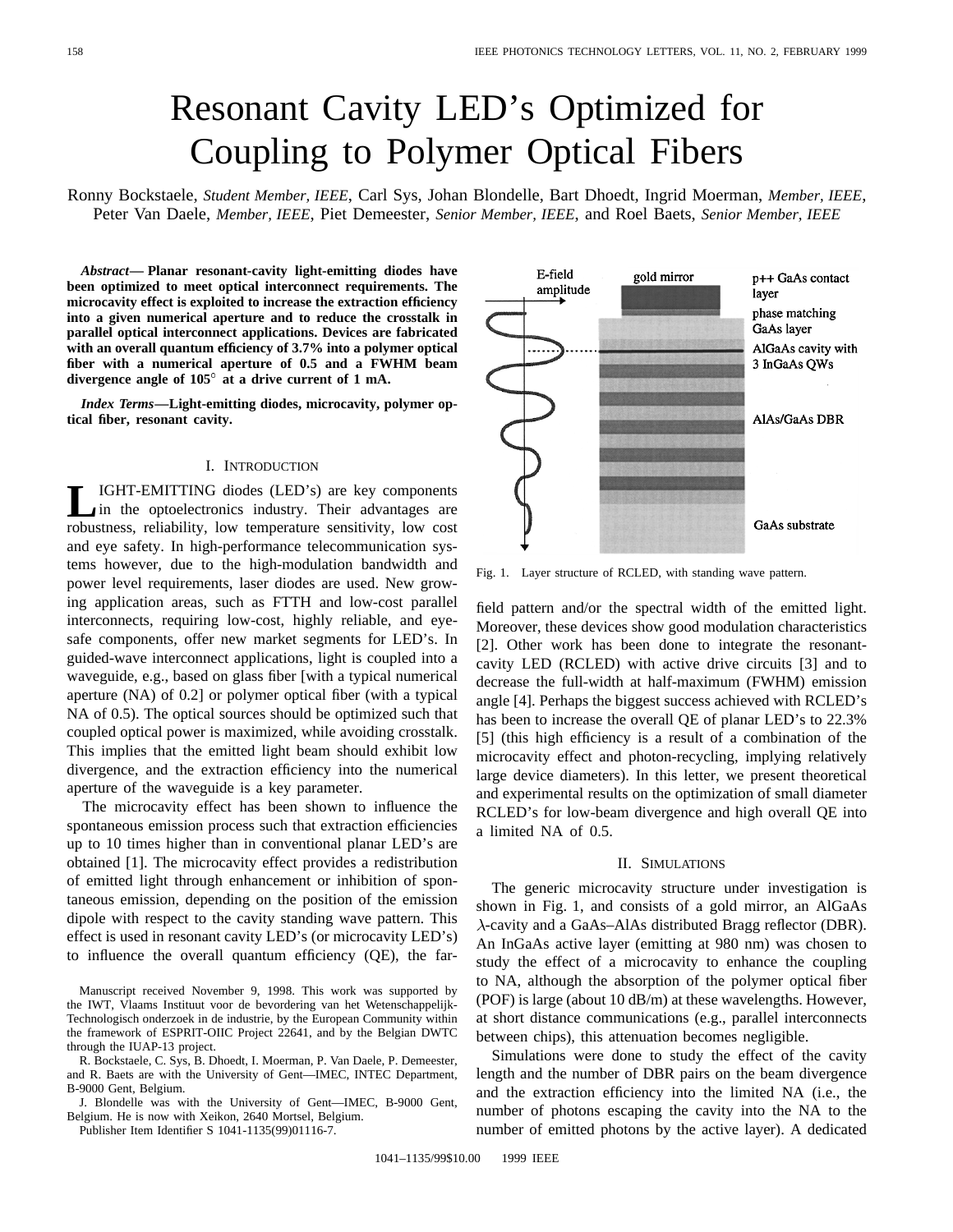

Fig. 2. Calculated extraction efficiency into  $NA = 0.5$  and FWHM angle of planar RCLED structure shown in Fig 1.

RCLED model was used to evaluate numerically the extraction efficiency of several structures [6]. This model takes into account radiating as well as guided modes. It was found that up to 34% of the spontaneous emitted power from the active layer is captured in laterally guided modes of the cavity. Fortunately, part of these photons can be reabsorbed by the active layers and reemitted subsequently. This "photon recycling" effect considerably increases the overall QE of the device, as an emitted photon has a higher probability to leave the cavity. It also reduces the modulation speed of the RCLED's.

The reabsorption effect decreases at higher current levels as the carriers density comes closer to the transparency carrier density. Moreover, a part of the guided photons will escape the cavity at the border of the LED before they get reabsorbed by the active layer. For high current densities and small devices (diameter smaller than the absorption length of the waveguide), these edge effects become dominant and there will be no increase of efficiency nor decrease of modulation frequency. Modulation experiments on these devices have been carried out, and error-free transmission (BER  $< 10^{-12}$ ) has been proven at 600 Mb/s [7].

The simulation results are shown in Fig. 2, where the extraction efficiency into  $NA = 0.5$  and the FWHM angle of the RCLED are plotted as a function of the thickness of the GaAs phase matching layer and corresponding cavity resonance wavelength. The total-cavity thickness can be calculated from the resonance condition: the electrical field amplitude at the active layer position should be maximized for the quantum well peak emission wavelength. This corresponds to a GaAs layer of 119.5 nm. However, a small "detuning" further increases the extraction efficiency, as this implies an increased extraction efficiency for the nonperpendicular propagating modes. The optimal GaAs layer thickness was found to be 121 nm, the corresponding cavity resonance wavelength is 981 nm.

The influence of the DBR-reflectivity was also evaluated, and it was found that the optimal reflectivity of the DBR corresponds to a cavity bandwidth equal to the intrinsic spontaneous emission spectral width (i.e., without cavity). As this spectral width depends on the current density, it implies that the extraction efficiency also depends on the current density, and RCLED's driven at higher currents will exhibit a decreased extraction efficiency. The optimal reflection of the DBR at an intrinsic spontaneous emission spectral width of 30 nm (corresponding to a current density in the order of 100 A/cm<sup>2</sup>), is 70.8% amplitude reflection  $(50.2\%$  power reflection), corresponding to a five pairs GaAs–AlAs DBR. Fig. 2 shows the tradeoff between a low beam divergence and a high extraction efficiency into  $NA = 0.5$ .

For the given device structure, the maximal extraction efficiency into  $NA = 0.5$  is found to be 7.8%. In that case, the total extraction efficiency is 19.7%.

# III. DEVICE FABRICATION

The layer structure as shown in Fig. 1 was grown on an n-doped GaAs substrate in an MOCVD reactor, and consists of 5 Si-doped DBR pairs (84.5-nm AlAs and 70-nm GaAs), followed by a 51.6-nm  $\text{Al}_{0.4}\text{Ga}_{0.6}\text{As}$  cladding layer, three 6nm-thick  $In_{0,2}Ga_{0,8}As$  quantum wells with 6-nm  $Al_{0,2}Ga_{0,8}As$ barrier layers and again a 50.6-nm  $Al<sub>0.4</sub>Ga<sub>0.6</sub>As cladding$ layer. Two layer structures with different GaAs phase matching layers determining the cavity resonance were grown to investigate the detuning effect: 108- and 120-nm-thick top AlGaAs layers, followed by a  $p^{++}$  GaAs contact layer (Zn doped) and a gold contact, also serving as the highly reflective mirror and defining the diameter of the RCLED. Different diameters are realized (20, 30, 40, 50, 70, and 85  $\mu$ m). Mesas are defined by a shallow self-aligned wet etch, using the metal mirrors as mask pattern. The etch depth was about 130 nm, just through the heavily  $p^{++}$  doped GaAs contact layer and well above the active layer. This provides a current confinement mechanism.

The n-doped GaAs substrate was thinned down to 250  $\mu$ m to reduce the absorption. An AR coating was deposited on the back surface to reduce the Fresnel losses. To allow an easy fiber alignment, the RCLED's were flip-chip mounted onto a glass carrier using direct Au–Au contacts and a UV-cured adhesive [8].

## IV. MEASUREMENTS

The overall QE values and divergence angles at 1 mA were found to be 7.2% and  $85^{\circ}$  for the 108-nm RCLED, and 11.4% and  $105^{\circ}$  for the 120-nm RCLED. We calculated the QE into  $NA = 0.5$  for a 50- $\mu$ m-diameter device, from the measured far-field pattern, resulting in a value of 4.1%. Fig. 3 compares the QE into  $NA = 0.5$  and the QE outside the NA (a measure of the crosstalk) for the 108-nm RCLED, the 120-nm RCLED, the highly efficient RCLED [5] and an ideal planar LED. The highly efficient RCLED has a 2-mm diameter, resulting in an increased overall QE due to the recycling effect. This graph shows that, by tuning the cavity, a small RCLED has the same QE into  $NA = 0.5$  at a smaller crosstalk level. The efficiency decreases at higher currents due to broader intrinsic spontaneous emission spectra and internal heating, resulting in a saturation of the optical power. The saturation power is proportional to the RCLED area, and is 1.54 mW for the  $30$ - $\mu$ m-diameter RCLED. The temperature dependence of the